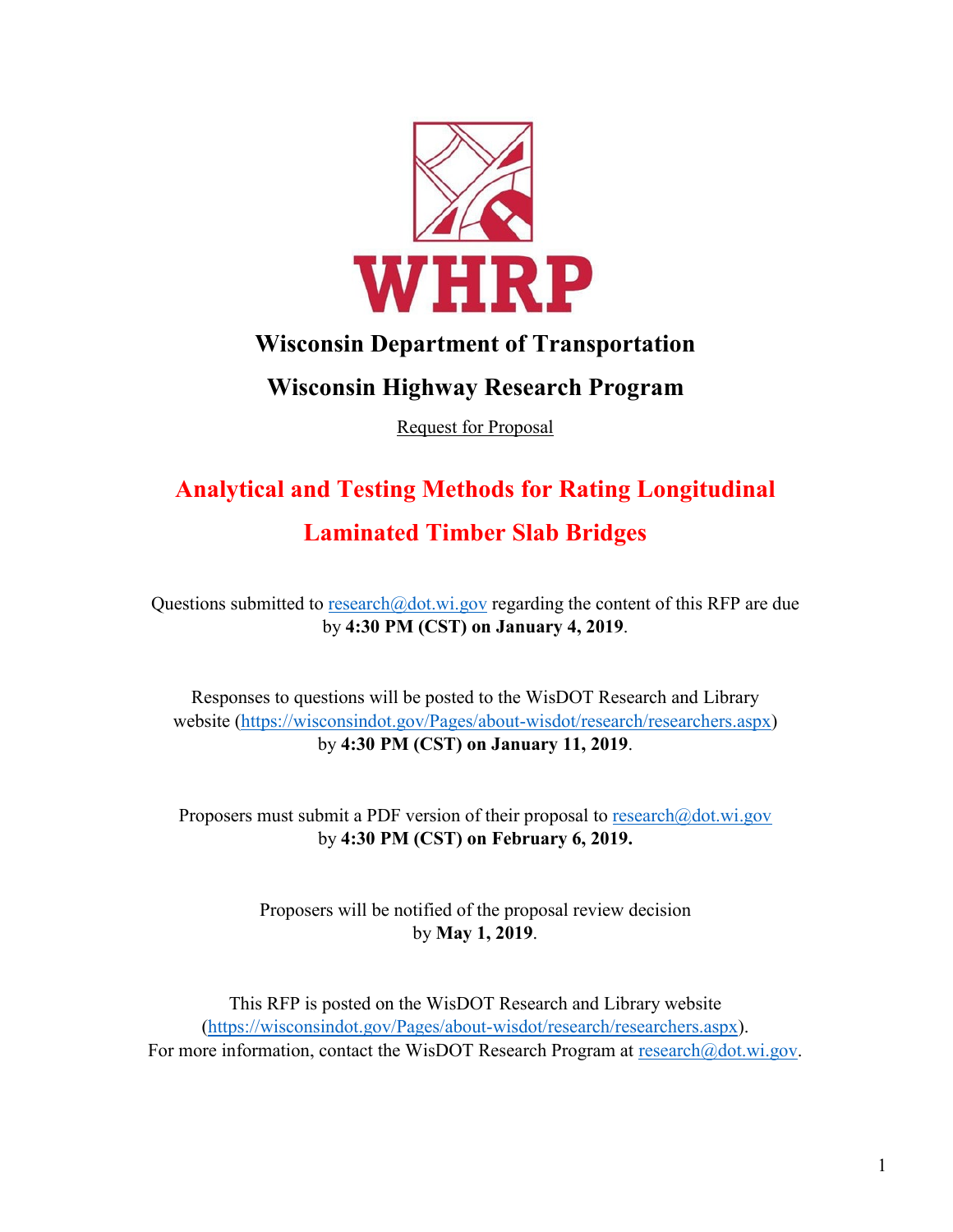## **Wisconsin Highway Research Program (WHRP) Request for Proposals (RFP) Structures Technical Oversight Committee (TOC)**

## *Analytical and Testing Methods for Rating Longitudinal Laminated Timber Slab Bridges*

#### I. **Background and Problem Statement**

Over the past 10 years, WisDOT, Bureau of Structures (BOS) bridge rating engineers have been working on a program to update the load ratings of all bridges in Wisconsin. This effort was also driven by the mandate from the Federal Highway Administration (FHWA) to evaluate the State and Local inventory for Specialized Hauling Vehicles (SHVs). BOS developed and executed a data-driven analytical process that concluded with updated load ratings and load postings added, as required. BOS used existing plan information, field measurements, and standard structural analysis computer files to accomplish this task efficiently and effectively. As part of this process, BOS examined the 500 locally owned timber bridges. The analysis determined that these timber bridges are unable to carry contemporary AASHTO rating loads, based on standard structural analysis practices. This has resulted in the posting of these bridges, restricting traffic and impacting commerce.

Current AASHTO guidance on wheel load distribution widths for timber slab bridges load rated using Allowable Stress may be conservative and results in unnecessary reduction in capacity and resulting load postings. While significantly less conservative, wheel load distribution widths for timber slab bridges (load rated using Load Resistance Factor Design) are not prescribed for older timber slab bridges that do not meet modern detailing requirements required by LRFD. More accurate/reflective wheel load distribution widths for laminated slab timber bridges of the type used in Wisconsin would help reduce the number of unnecessary load restrictions and impacts to commerce.

Efforts to increase load capacity of timber slab bridges have typically been based on increasing the effective wheel load distribution. Methods include: tightening existing spreader beams, adding spreader beams, using transverse post-tensioning and using 4-inch thick laminated spreader deck panels placed transversely on top of the existing slab. These methods are meant to increase the effective wheel width; however, further research is required to more reliably quantify the effective wheel distribution width of these retrofit conditions.

Bridge owners would also benefit from an economical, efficient method of load testing timber bridges to determine whether load postings are necessary. Load testing to determine refined ratings for complex structures carrying overweight loads is an extensive and expensive process; load testing of small, simple structures for a threshold value (legal load) is likely much more practical. If the objective is to demonstrate a minimum capacity to raise or remove a load posting to allow legal loads (proof testing) instead of determining maximum capacity for overweight permit loads (diagnostic testing), the process can be simplified. If a process is developed that can be deployed and repeated for multiple structures, its cost could favorably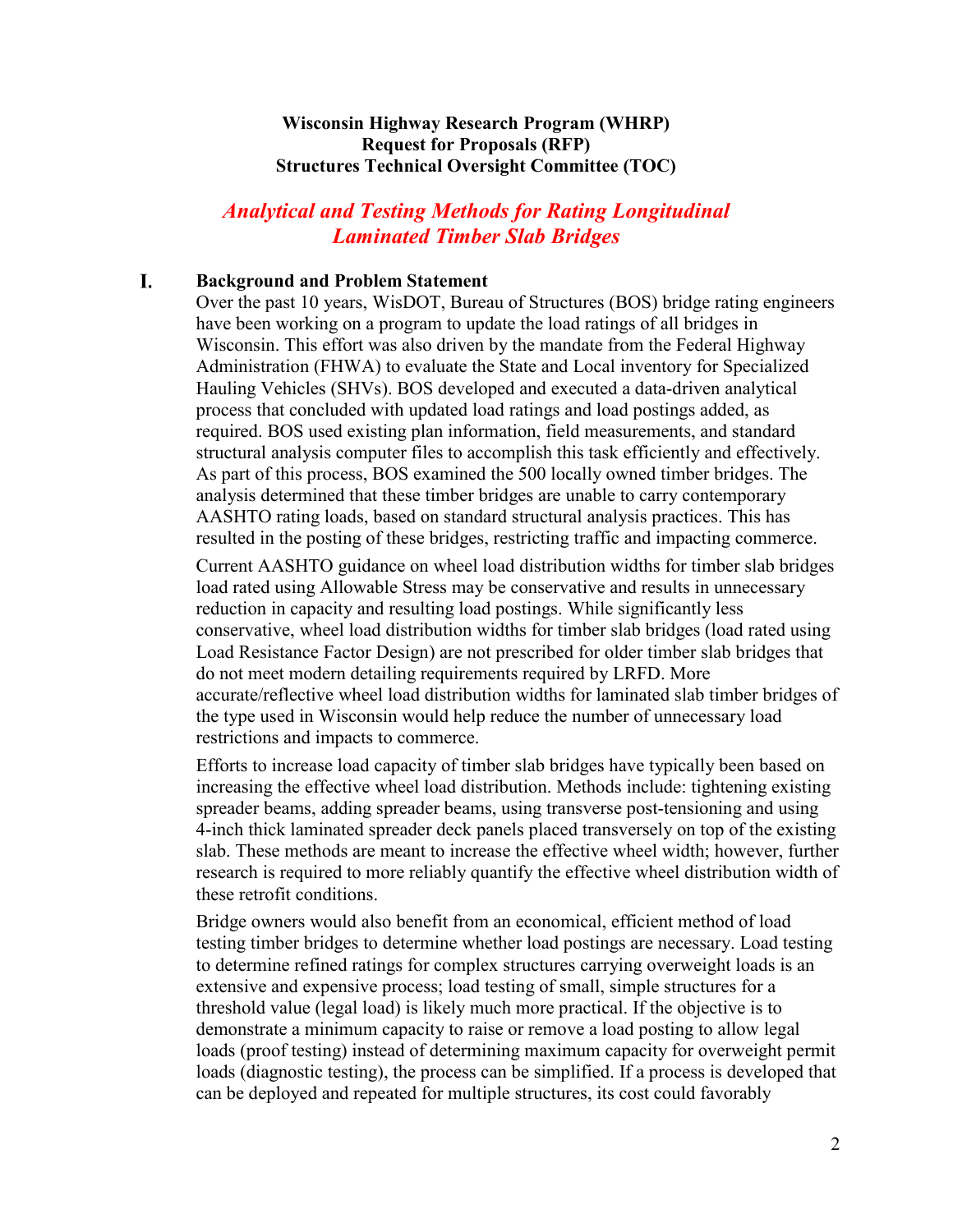compare to the costs of strengthening or the economic impact of detours. Given that most of the timber bridges in Wisconsin are longitudinal laminated deck slabs, such a defined process could be tailored to this type of bridge and used on many structures as an evaluation tool.

Furthermore, load testing could be used as a preemptive measure to determine whether extensive retrofits are even required. It could address questions such as:

- A. For bridges designed via AASHTO Standard Specifications, should different wheel load distribution widths be used for single-lane vs. multi-lane loading?
- B. For field-nailed laminated bridges, with uneven laminations and not all in contact with the spreader beam, is the actual wheel load distribution closer to wheel width plus one or two times the slab thickness?
- C. Does tire width correlate with effective slab width? If so, are the tire width formulas most commonly used from the 15th Edition (1992) of the AASHTO Standard Specifications appropriate? (These tire width formulas were removed from later editions, and the result has been that engineers are using their discretion to determine tire width.)
- D. Do bridges with thicker overburden (commonly 8" to 12") demonstrate better wheel load distribution than those with the typical 3" asphalt?
- E. Could minor modifications (such as the addition of quarter-point spreader beams) allow bridges, designed before LRFD implementation and that meet some but not all of the LRFD detailing requirements, to be rated with the increased distribution widths published in LRFD?

WisDOT is interested in the development of refined wheel load distribution widths for longitudinal laminated deck slab timber bridges and the development of methods for standardized proof load testing for this type of superstructure. We are also interested in the effectiveness of retrofit techniques to increase live load capacity. The focus of this study is related to evaluation of super-structures only.

#### **II. Research Objectives**

The objective of this research is to improve tools used to assess the condition, load distribution factor and load rating of Wisconsin timber slab structures by:

- A. Using a combination of an analytical program and a field testing program to develop refined wheel load distribution widths for laminated timber deck slab bridges, based on the actual measured load responses of Wisconsin timber bridges.
- B. Developing a process to easily load test and proof rate legal load capacity of timber slab bridges, with common loads (e.g., County dump trucks). To achieve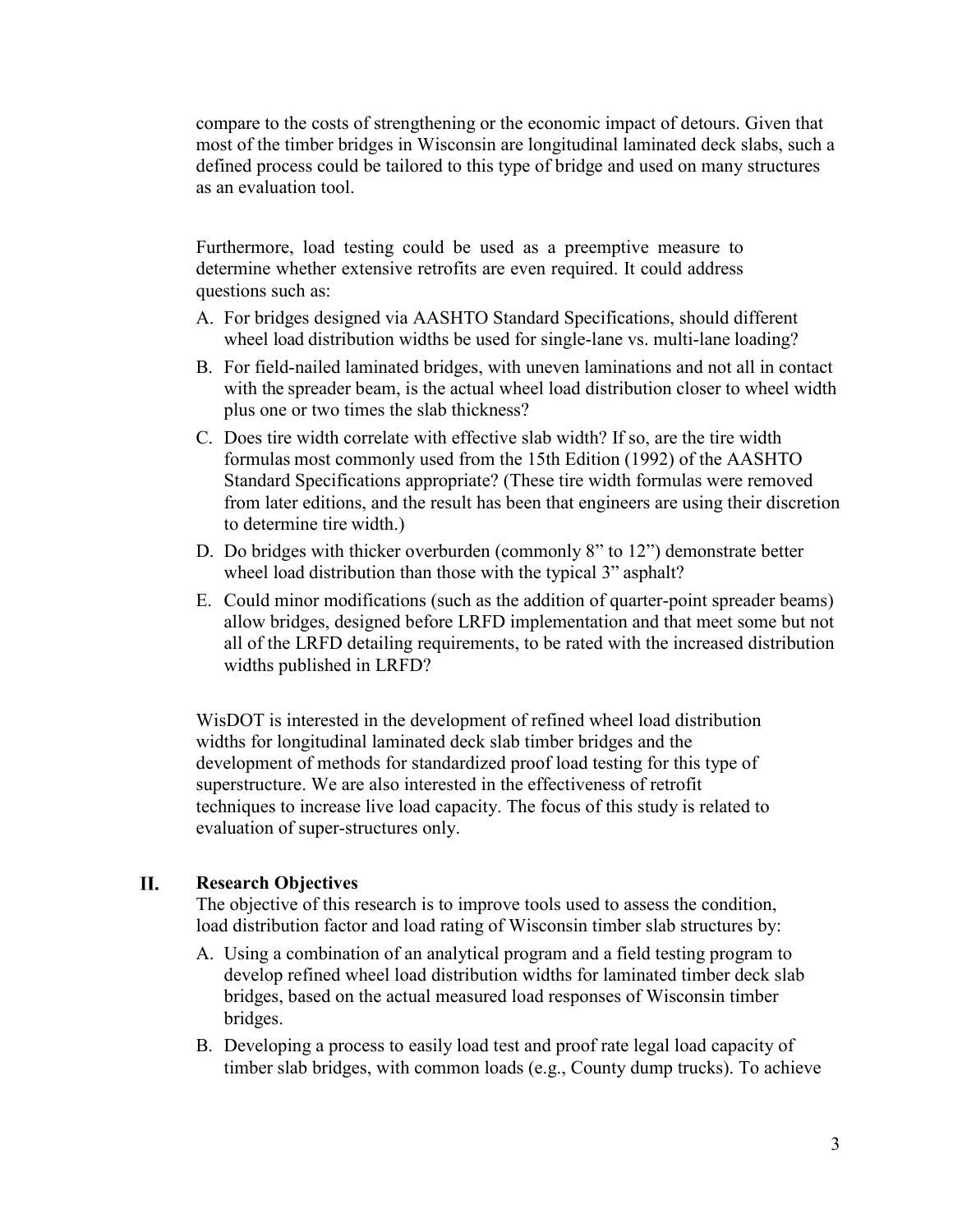these objectives, it is expected that the research team would establish load response relationships for the longitudinal laminated timber structures.

- C. Evaluating the effectiveness of retrofit techniques to increase live load capacity: tightening existing spreader beams, adding spreader beams, using transverse posttensioning and using 4-inch thick laminated spreader deck panels placed transversely on top of the existing slab.
- D. Making in-situ moisture content and temperature (above and below freezing) measurements of timber bridges used in this study and comparing these measurements with current WisDOT assumptions and practices.
- E. Completing the study with the following expected implementable results: removal of load postings of good-condition timber slab bridges and allowance for more capacities than current standard analytic methods quantify.

#### III. **Scope of Work**

- A. Conduct a literature review and assessment of current timber bridge practices at other state DOTs, FHWA, USDA Forest Products Laboratory, US Forest Service, agency owners, industries, and manufacturers.
- B. Create a concise summary of the available information related to current practices at other state DOTs and agency owners that relate to policies and practices for load rating, proof loading, and retrofitting to increase load capacity.
- C. Formulate and present to the WHRP Project Oversight Committee the analytical and technical field evaluation program that will be used to develop and collect information. Use this information to develop the relationships and recommendations needed to meet the objectives and deliverables of this project.
- D. Conduct an analytical program related to live load distribution and live load response for longitudinal laminated slab timber bridges.
- E. Implement a field testing program for timber bridges that will support the development of wheel load distribution width, specification for proof load testing (including load response relationships) and effectiveness of retrofit techniques to increase live load capacity. (It is anticipated that this may be 5-10 timber bridges in Wisconsin.)
- F. Collect information related to the in-situ moisture content of timber bridges that can be used to verify current AASHTO and WisDOT Policy and Practice related to moisture adjustment factors. Document this information in the final report.
- G. Determine and make recommendations for wheel load distribution width for laminated deck slab timber bridges common to the Wisconsin inventory. Base these on the analytical modeling and field experiments and the measurements of load response behavior.
- H. Evaluate the effectiveness of timber bridge retrofit techniques. (These will be coordinated with the WHRP Project Oversight Committee and may involve preinstallation and post-installation load response measurements on 2-3 select Wisconsin bridges.)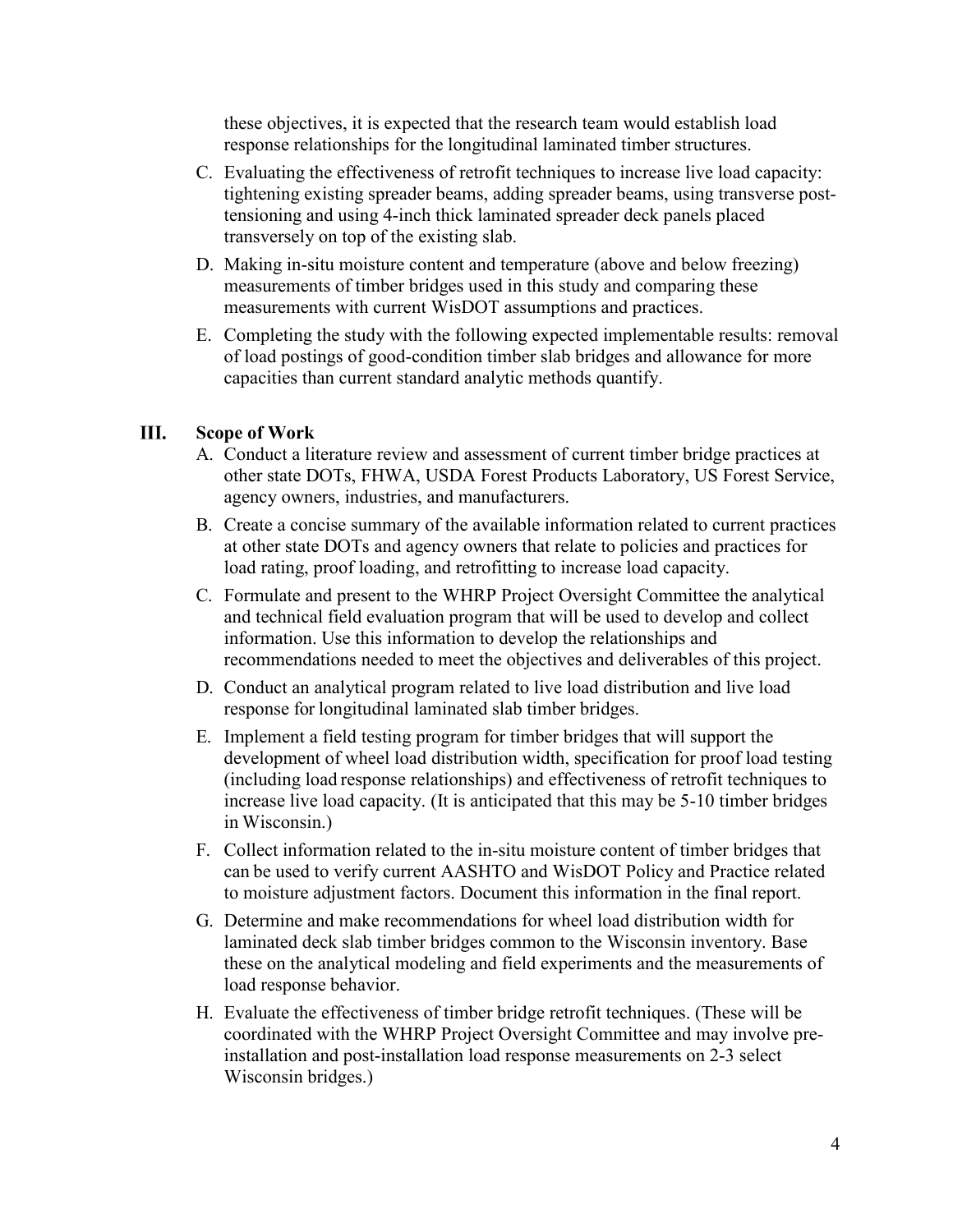- I. Develop recommendations and guidelines (in a format consistent with WisDOT Bridge Manual - Chapter 40 and Chapter 45) and associated presentation materials for WisDOT practitioners.
- J. Develop and recommend a process/specification to easily load test (proof load) the load capacity of longitudinal laminated timber slab bridges with a common load (e.g., county dump trucks). This specification could be calibrated to be a "Legal Load" threshold that would justify removal of load restrictions and postings. To achieve these objectives, it is expected that the research team will establish load response relationships for the laminated slab timber structures. This will take the form of a specification with the detail and guidance consistent with the needs of a Professional Engineer who would apply/oversee the proof load testing.

#### $IV.$ **WisDOT/TOC Contribution**

WisDOT will provide the following support through the WHRP Project Oversight Committee and Regional Bridge Maintenance Engineers:

- A. Work will be conducted with project oversight by the WHRP Structures Technical Oversight Committee (TOC). The TOC members will appoint a Project Oversight Committee (POC) to support the successful completion of the project.
- B. The research team will not assume the availability of WisDOT staff or equipment in the proposal. If WisDOT or another entity donates equipment or staff time, a letter of commitment must be included in the proposal.
- C. WisDOT staff/TOC members can be expected to contribute a maximum of 40 hours over the duration of the project. The research team will consult with POC members in the selection of project sites.
- D. Field work on or around in-service facilities is anticipated to conduct this research. As practical, the researcher shall specify in the proposal the nature and extent of traffic control that will be required for this project including: traffic flagging, signage, barricades, etc., as well as the duration needed (hours/day/location). There also needs to be a discussion in the proposal of the specific traffic control support that is being requested from WisDOT. The researcher will need to coordinate the location(s) of the project fieldwork with the POC chair, WisDOT regional personnel and possibly the county personnel. The researcher should make accommodations in their proposal budget for traffic control and should not assume WisDOT will fund traffic control expenses.

#### $V_{\bullet}$ **Required Travel**

Travel is required in Wisconsin for field investigation and testing of timber bridges. It is expected the PI will deliver the final presentation to the TOC in-person in Madison.

#### VI. **Deliverables**

A. Reporting Requirements: An electronic copy of the final report will be delivered to WisDOT by the contract end date including: the report, specifications and manual recommendations.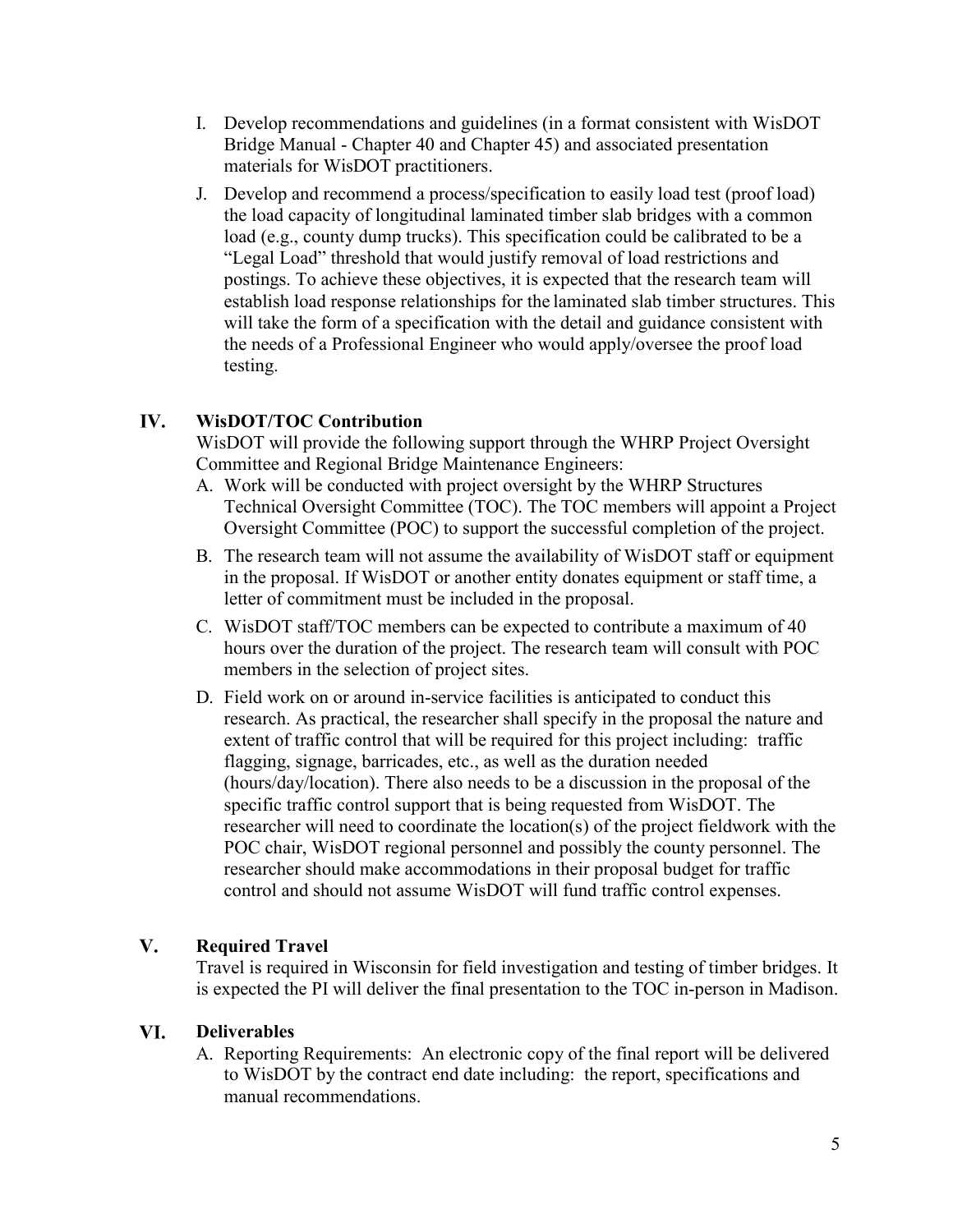- B. Policy recommendations for Bridge Manual (Chapters 40 and 45), Wheel Load Distribution Widths, Proof Loading Process/Specification, and commentary related to retrofits to increase live load capacity of timber bridge superstructures.
- C. Development of a PowerPoint presentation that will serve as a training tool for WisDOT bridge and pavement design and construction staff. (WisDOT staff will provide the associated training.)
- D. Presentation Requirements: The PI is required to give an in-person Close-Out presentation to the TOC.

#### VII. **Budget and Schedule**

- A. Project Budget shall not exceed **\$220,000.**
- B. Proposed project duration is **24 months** starting around **October 1, 2019.**
- C. Deadline for submittal of the Before Close-Out presentation (BCOP) report is three months before the contract end date to allow for report review activities.
- D. Deadline for the Close-Out presentation is six to eight weeks before the contract end date.
- E. Deadline for submittal of the publication-ready, After Close-Out Presentation (ACOP) report is the contract end date.

## **Implementation**

Successful implementation of this research will be achieved through the development of the following items:

- A. Final report detailing the results of the research project and following the report preparation instructions: [Researcher Report Preparation.](https://wisconsindot.gov/Pages/about-wisdot/research/researchers.aspx)
	- 1. The final report should be a maximum of 50 pages (plus supporting appendices) and be as concise as possible.
	- 2. The research team should format the report such that significant findings are provided at the beginning (e.g., in an extended executive summary).
- B. The literature review and summarized interviews may be provided as a separate document or in the appendices of the report.
- C. Procedure and specification for standardized Proof Load Testing to establish Legal Load Capability of longitudinal laminated timber slab bridges of the type used in Wisconsin.
- D. This specification should emphasize loads (county dump truck) and measurement methods (simple level or other) readily available to the local owner's engineer of record.
- E. Recommendation for more accurate wheel load distribution widths (method of calculating the DF) that load rating engineers will use when evaluating simple span timber slab bridges of the type used in Wisconsin. This will be policy added tochapters 40 (Bridge Rehabilitation) and 45 (Load Rating) of the Bridge Manual.